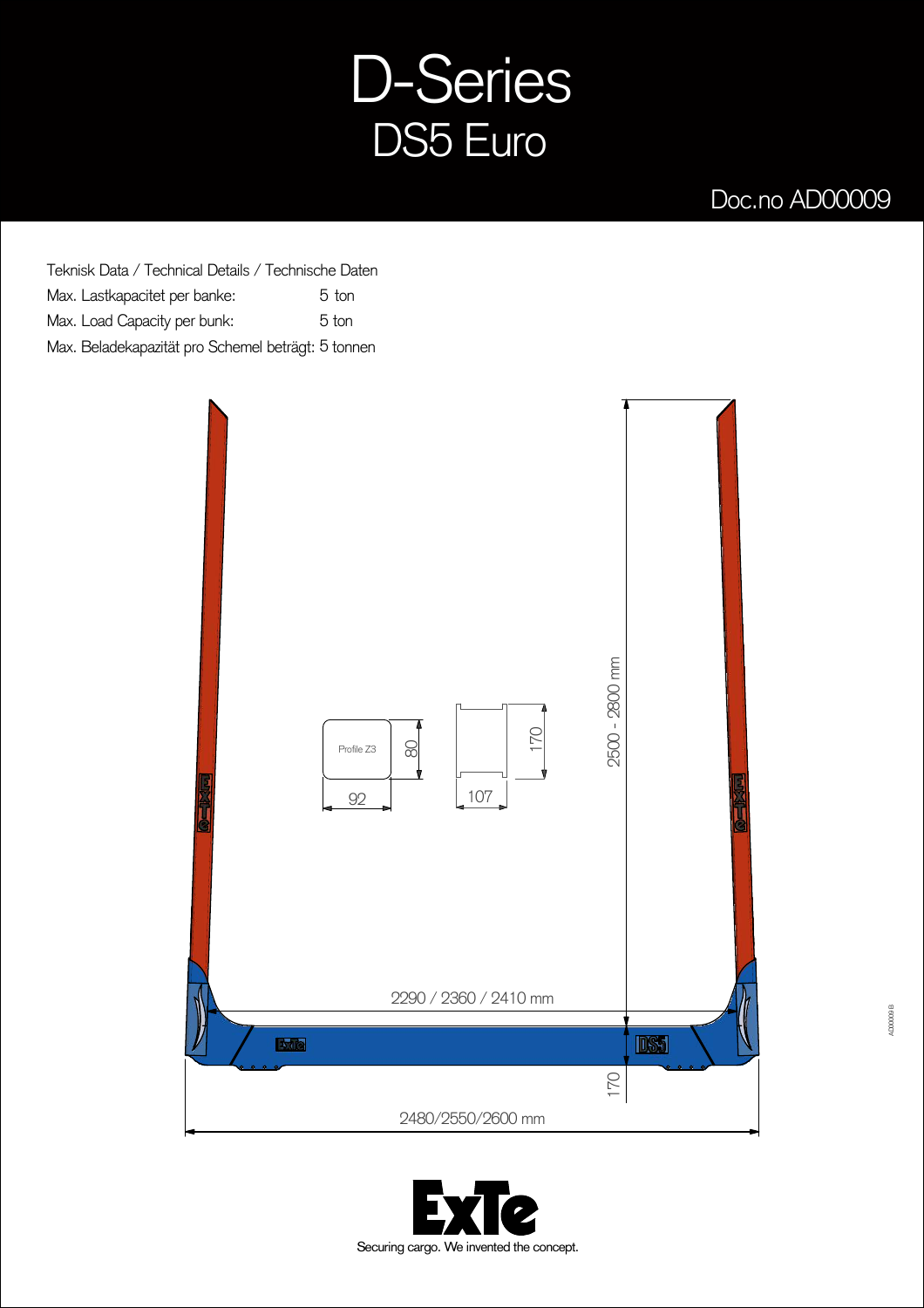



| Pos | Part.no   Pcs | Benämning                |                | Description   Bezeichnung   Weight* |          |                |                     |        |       |      | <u>Kata alam</u>     |                                       |
|-----|---------------|--------------------------|----------------|-------------------------------------|----------|----------------|---------------------|--------|-------|------|----------------------|---------------------------------------|
|     | 810411        | Stomme DS5 2,48          | <b>Bolster</b> | Schemelkörber                       | 49,5 kg  |                |                     |        |       |      |                      |                                       |
|     | 810412        | Stomme DS5 2,55          | <b>Bolster</b> | Schemelkörber                       | 50,5 kg  |                |                     |        |       |      |                      | A mm B mm C mm D mm E1 m3 E2 m3 E3 m3 |
|     | 810413        | Stomme DS5 2,6           | <b>Bolster</b> | Schemelkörber                       | 51.5 kg  | <b>Loading</b> | Length <sup>'</sup> | Iotal  | Depth |      | F 2290 F 2360 F 2410 |                                       |
|     | 810196        | Låselement D-Serien      | Wedge kit      | lKeil                               | 4 ka     | height         |                     | Height |       |      |                      |                                       |
|     | 802662        | Stake Z3 T5 2660 Euro 45 | Stake          | Runge                               | 32,0 kg  | 2500           | 2660                | 2670   | 159   | 5.73 | 5.9                  | 6,03                                  |
| 3   | 802663        | Stake Z3 T5 2710 Euro 45 | Stake          | Runge                               | 32,5 kg  | 2550           | 2710                | 2720   | 159   | 5,84 | 6,02                 | 6.15                                  |
|     | 802664        | Stake Z3 T5 2760 Euro 45 | Stake          | Runge                               | 33,0 kg  | 260C           | 2760                | 2770   | 159   | 5,95 | 6.14                 | 6,27                                  |
|     | 802665        | Stake Z3 T5 2810 Euro 45 | Stake          | Runge                               | 33,5 kg  | 2650           | 2810                | 2820   | 159   | 6,07 | 6,25                 | 6,39                                  |
|     | 802666        | Stake Z3 T5 2860 Euro 45 | Stake          | Runge                               | 34,0 kg  | 2700           | 2860                | 2870   | 159   | 6.18 | 6.37                 | 6.51                                  |
|     | 802750        | Stake Z3 T5 2910 Euro 45 | Stake          | Runge                               | 34.5 kal | 2750           | 2910                | 2920   | 159   | 6.3  | 6.49                 | 6,63                                  |
| h   | 802751        | Stake Z3 T5 2960 Euro 45 | Stake          | Runge                               | 34.9 kal | 2800           | 2960                | 2970   | 159   | 6.41 | 6.61                 | 6.75                                  |

ExTe förbehåller sig rätten att göra ändringar i specifikationer och<br>annan information i detta dokument utan förhandsinformation.

ExTe reserves the right to make changes in specifications and other information contained in this document without prior notice.

ExTe behält sich das Recht vor, Änderungen an Spezifikationen und anderen<br>Informationen in diesem Dokument ohne vorherige Ankündigung vorzunehmen.



\* Teoretiska

\* Theoretical

\* Theoretisch

Securing cargo. We invented the concept. ExTe Fabriks AB, SE-820 62 Färila Sweden. Tel: +46 (0)651 175 00. E-mail: info@exte.se www.exte.se